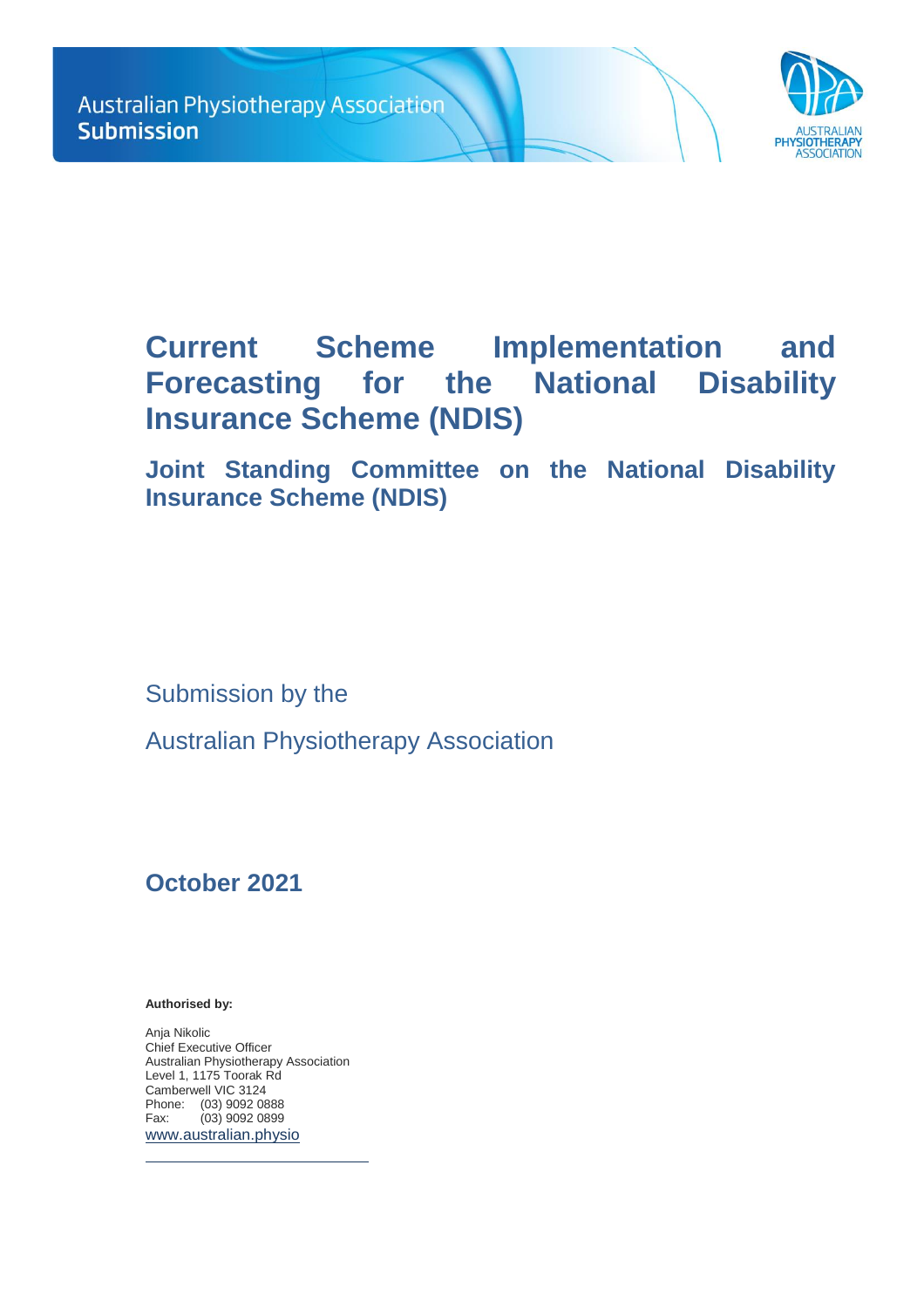

## **Table of Contents**

| The impact of boundaries of NDIS and non-NDIS service provision on the demand for NDIS funding,<br>a.                                                                                                     |
|-----------------------------------------------------------------------------------------------------------------------------------------------------------------------------------------------------------|
| The interfaces of NDIS service provision with other non-NDIS services provided by the States, Territories<br>b.<br>and the Commonwealth, particularly aged care, health, education and justice services;5 |
| The reasons for variations in plan funding between NDIS participants with similar needs, including:5<br>c.                                                                                                |
| d.                                                                                                                                                                                                        |
| е.                                                                                                                                                                                                        |
| $f_{\cdot}$<br>The measures intended to ensure the financial sustainability of the NDIS (e.g. governance, oversight and                                                                                   |
| g.                                                                                                                                                                                                        |
| h.                                                                                                                                                                                                        |
|                                                                                                                                                                                                           |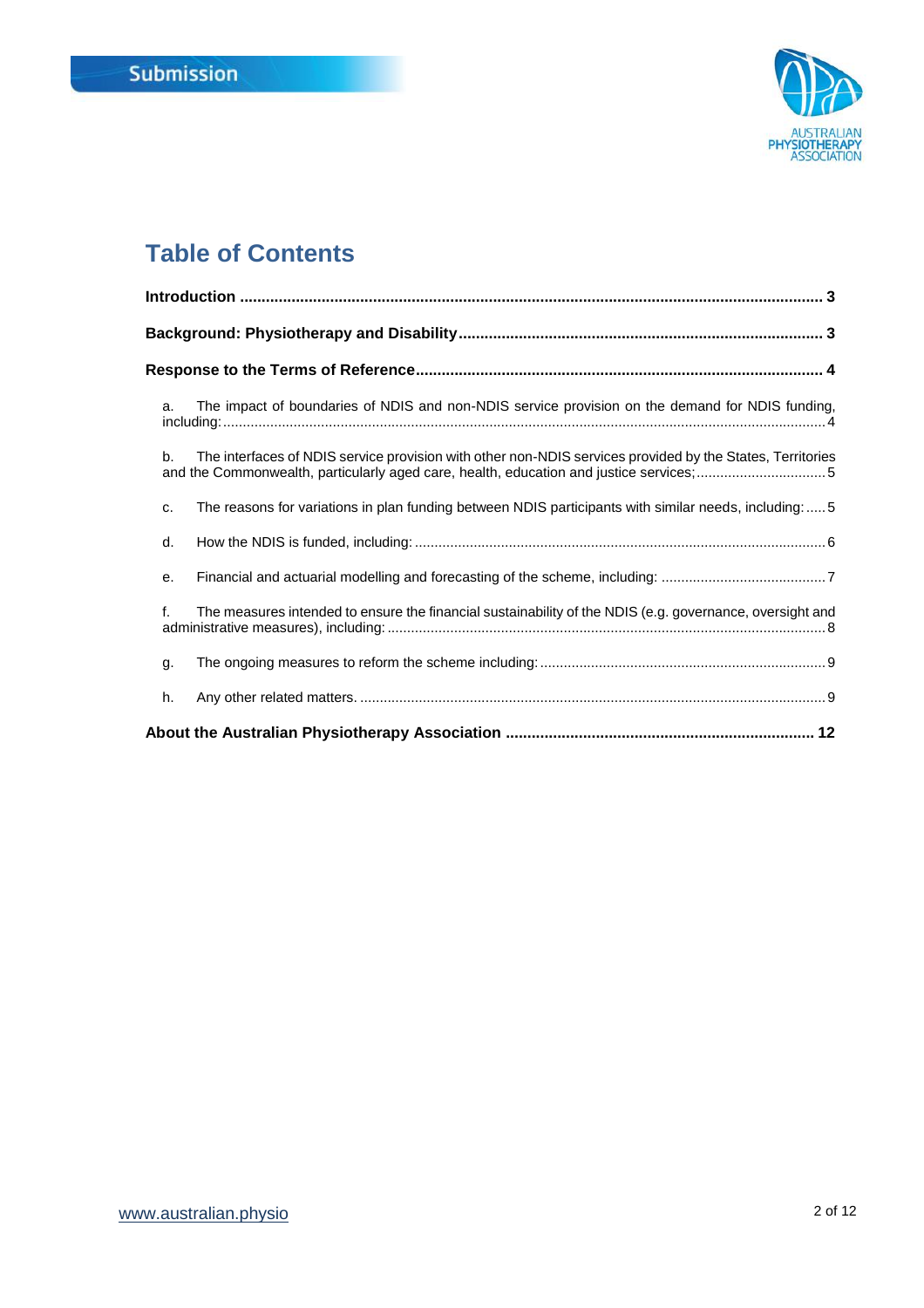

## <span id="page-2-0"></span>**Introduction**

The Australian Physiotherapy Association (APA) thanks the Joint Standing Committee on the National Disability Insurance Scheme (NDIS) for providing an opportunity to provide feedback on the Current Scheme Implementation and Forecasting for the NDIS.

However, we express our deepest disappointment at the timing and timeframe of the inquiry. Indeed, the inquiry was launched:

- at the back of a mammoth consultation on the legislative draft changes to the NDIS Act and Rules (that closed on the day the Committee announced this inquiry);
- at the same time as the consultation on the NDIS pricing review; and
- with an initial window for feedback of 22 days (16 business days).

As a peak body, we consult our members to provide the most representative and informed feedback from our profession. Rushing through a consultation of critical importance like the current implementation and future of the scheme doesn't provide satisfactory conditions to provide the best feedback.

In this submission, and in response to the terms of reference, we have provided **an overview of the topics** that are of concern for the physiotherapy profession. Given the timeframe, this is only an overview and we will provide further evidence after the publication of the interim report.

We trust that the Committee will allow for ample time between the publication of the interim report and the deadline for submission, and that the Committee will take into consideration that during the Summer period opportunities for internal consultation can be limited.

## <span id="page-2-1"></span>**Background: Physiotherapy and Disability**

Physiotherapy is a highly trained, Ahpra regulated discipline with expert knowledge, skills and training in understanding how people move and learn to move, and the development of movement, specifically, as these relate to the health, well-being and quality of life of people of all ages. Physiotherapists are trained in the biomechanics of movement, combining knowledge of physics, physiology and anatomy to analyse movement and determine movement difficulties.

Physiotherapists are movement and participation experts in disability who provide expertise in improving function, participation and building capacity. Physiotherapists analyse an individual's quality of movement, identify motor impairment, and investigate the interrelationship between movement and other neurological and physiological factors such as sensory perception and pain.

Physiotherapists are committed to providing evidence-based, patient-centred, safe and high-quality care to people with disability and contributing to an effective and equitable disability sector.

Physiotherapists promote social inclusion through optimising a person's function and encouraging participation and inclusion in the economic and social life of the community.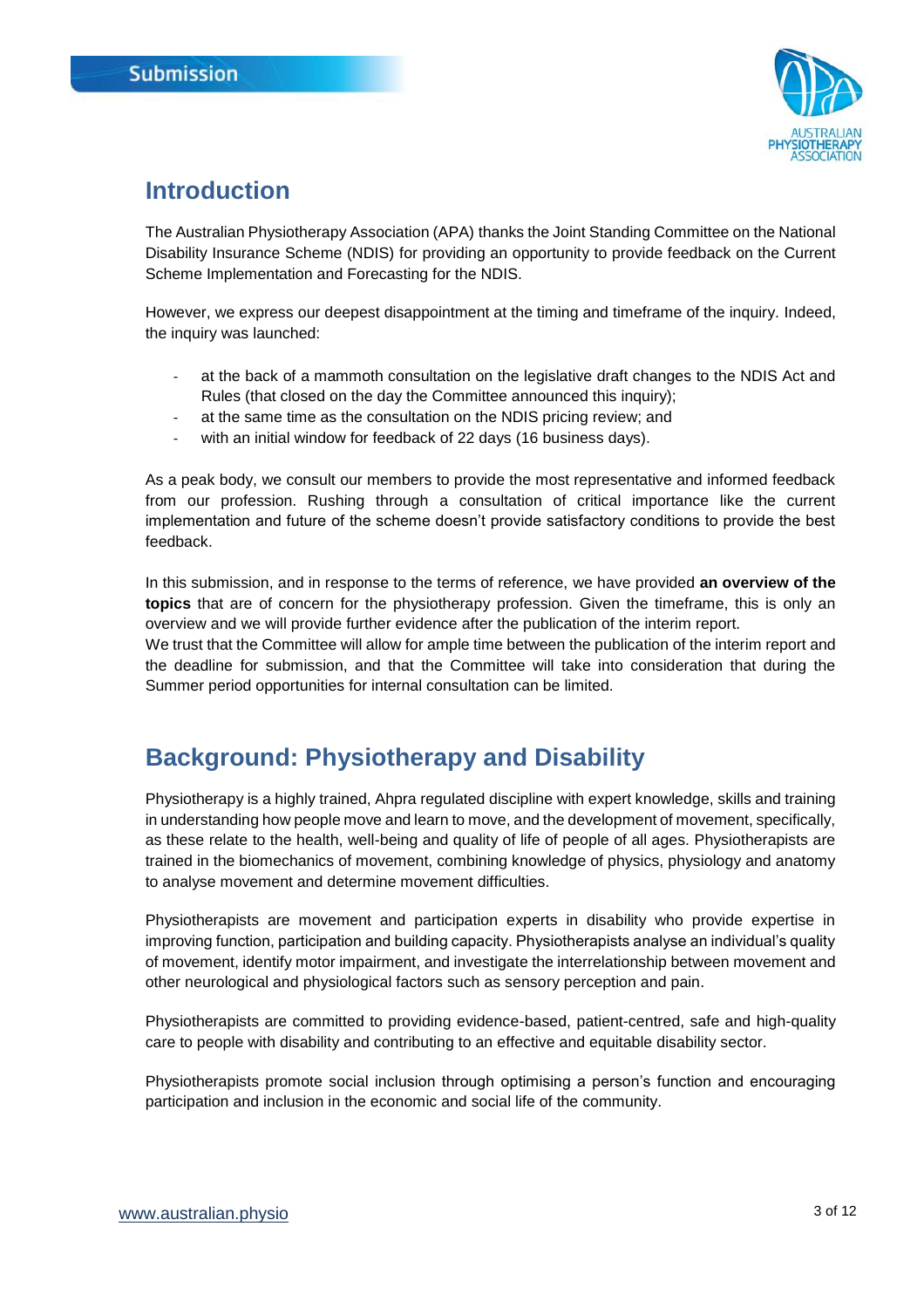

### <span id="page-3-0"></span>**Response to the Terms of Reference**

Preliminary comment:

What the APA and the physiotherapy profession want above anything else from the NDIS and for its participants is participation and inclusion for people living with disability.

#### <span id="page-3-1"></span>**a. The impact of boundaries of NDIS and non-NDIS service provision on the demand for NDIS funding, including:**

- i. the availability of support outside the NDIS for people with disability (e.g. community-based or 'Tier 2' supports), and
- ii. the future of the Information, Linkages and Capacity Building grants program;
	- Mainstream supports outside of the NDIS remain on the whole inaccessible to people living with a disability. Further engagement with community organisations and industry is required to open up general opportunities for people with disability rather than paid NDIS supports.
	- Participants and their families are reluctant to give up NDIS funding as community supports are generally self-funded. Without NDIS funded supports many people with disability are unable to fund these community based activities. This is further accentuated by many families of people with disability living in low income households resulting in limited ability to fund community supports<sup>1</sup>. We call for funding and formal support for social prescribing of mainstream activities that can enhance people with disability's social participation.
	- There needs to be support and funding to strengthen access to peer network services. Many of those networks rely on individuals' efforts and resources and need to be formally supported as part of the support a participant needs to reach their goal.
	- There is an absence of consistent approach across the states in terms of linkages between health services, education services and social services.
	- Strong inequities result from funding discrepancies between Aged Care packages and NDIS packages. We want to particularly highlight the inequity of access to capacity building, core supports, home modifications and assistive technology in the NDIS for someone with a newly acquired disability when compared to the same person acquiring the same level of disability after 65 years of age.
	- Equally, we need a more consistent and long-term approach to the Information, Linkages and Capacity Building (ILC) Program. We need innovation in the sector

l

<sup>1</sup> According to the ACOSS/UNSW report *Poverty in Australia*, 1 in 6 people with disability were living in poverty, compared with just over 1 in 10 Australians without disability. Source: Davidson, P., Saunders, P., Bradbury, B. and Wong, M. (2018), Poverty in Australia 2018. ACOSS/UNSW Poverty and Inequality Partnership Report No. 2, Sydney: ACOSS. Available at [https://www.acoss.org.au/wp-content/uploads/2018/10/ACOSS\\_Poverty-in-Australia-Report\\_Web-Final.pdf](https://www.acoss.org.au/wp-content/uploads/2018/10/ACOSS_Poverty-in-Australia-Report_Web-Final.pdf)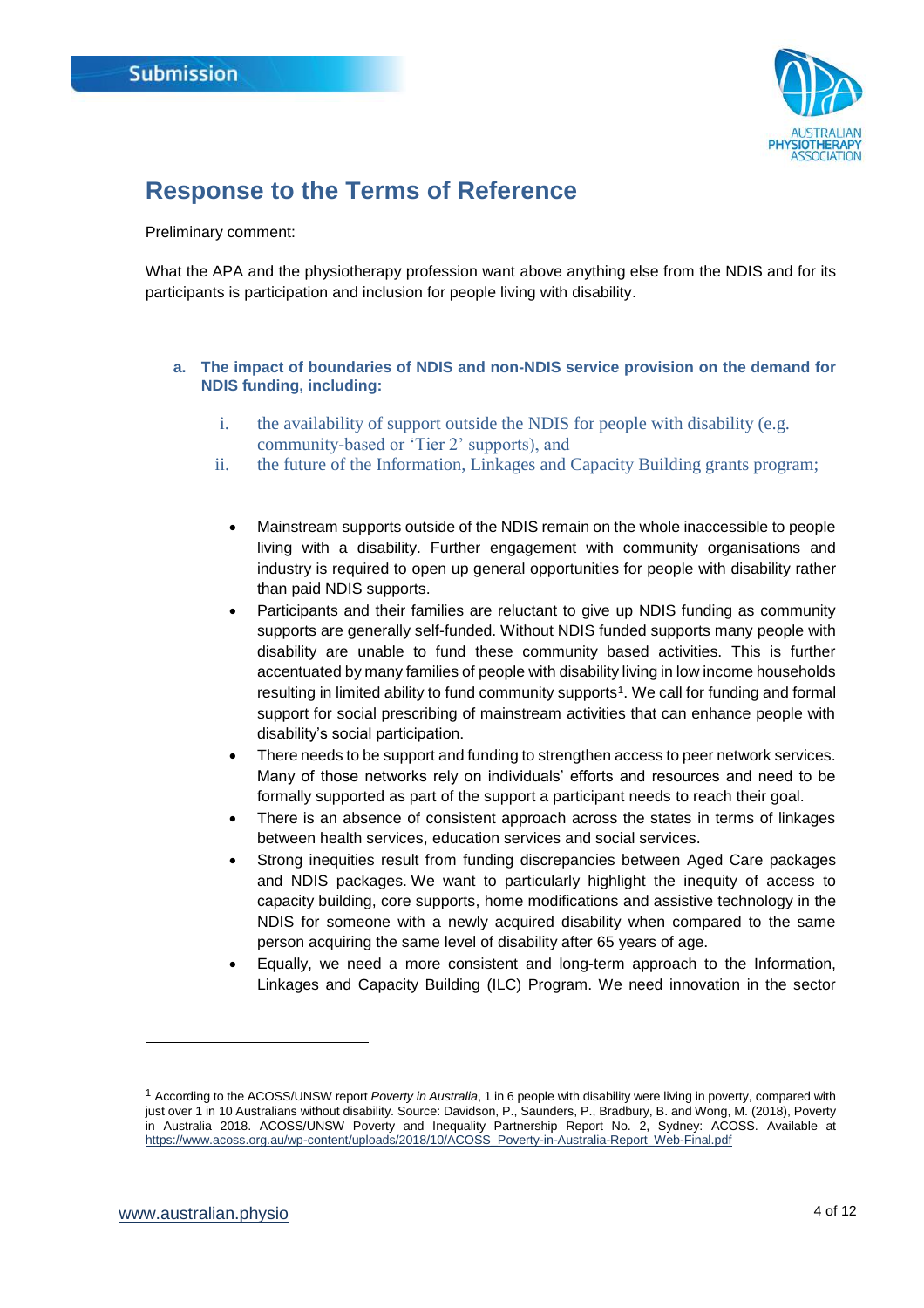

rather than segmented short-term funding opportunities. We call for a review of the ILC program, and recommend exploring innovative models instead of increasing funding to the current model which has limited impact.

- <span id="page-4-0"></span>**b. The interfaces of NDIS service provision with other non-NDIS services provided by the States, Territories and the Commonwealth, particularly aged care, health, education and justice services;**
	- We note inconsistent application of COAG funding guidelines and unclear boundaries of support, for example, for a child funding for supports at home vs the support they receive at school.
	- There is very limited public facing information which clarifies the rules and responsibilities across and between sectors. This results in neither sector having ownership of the result of the decisions that are being made as well as diluting responsibilities over outcomes or adverse events that might occur.

#### <span id="page-4-1"></span>**c. The reasons for variations in plan funding between NDIS participants with similar needs, including:**

- i. the drivers of inequity between NDIS participants living in different parts of Australia,
- ii. whether inconsistent decision-making by the NDIA is leading to inequitable variations in plan funding, and
- iii. measures that could address any inequitable variation in plan funding;
	- We would like the Committee to clarify what they mean by 'participants with similar needs'-similar plans, similar goals, similar disability, similar co-morbidities, similar means, similar personal circumstances, similar personal support?
	- Drivers of inequity between NDIS participants living in different parts of Australia include availability of providers in their areas (broader question of allied health workforce in rural and regional areas), availability of and funding for transport solutions-see physiotherapist's story below.
	- Further drivers of inequity between NDIS participants include income level, lack of culturally relevant and accessible information and support, lack of internet access, level of digital literacy, lack of access to advocates, lack of access and funding to support coordination, lack of disability support system pre NDIS, lack of ability for various support systems to communicate and work together.
	- Variations in plan funding between participants doesn't necessarily mean it is inequitable.
	- It is our view that fairness is achieved through consistent decision making. This is critical to ensure that everything a participant needs to reach their goals is included in their plan and consistent with best-care practices.
	- To ensure consistent decision making, we call for funding for the creation and trial of co-designed guidelines on certain topics for example, provision of wheelchair and the related required supports.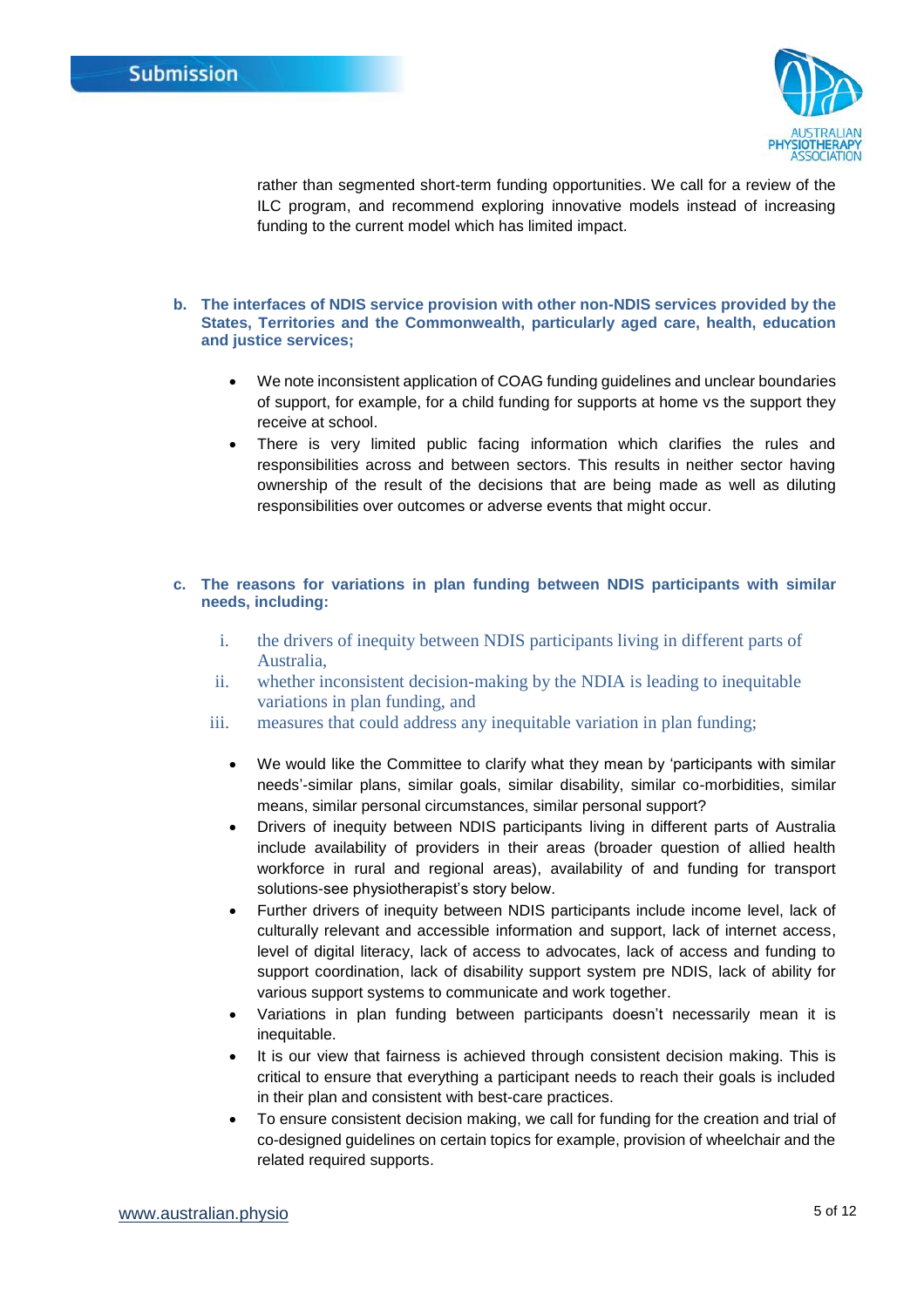

- Consistent decision making will also come from people involved in making decisions being properly skilled and trained. It is critical that the National Disability Insurance Agency (NDIA) workforce that is involved in the drafting, planning, coordination and implementation of participants' plans is properly trained and skilled to understand the value of physiotherapy for people living with disability, of how capacity building supports are provided by physiotherapists, the outcomes to be achieved by these supports, and the difference and complementarity of these supports with other supports available. Our vision for the NDIS is that participants' understanding and decision-making processes around how they can best achieve their goals with physiotherapy is supported by a skilled NDIA workforce.
- In relation to travel, the cost must be considered necessary in order to ensure maximal outcomes for people with disability. Support to travel can also be critical in metropolitan areas to ensure access to the most appropriate care and support services for participants.
- Importance of travel costs illustrated by a physiotherapist's story.

#### *Physiotherapist based in Burnie travelling to King Island [pre-COVID]:*

*The physiotherapist used to travel to King Island for fortnightly day trips to provide onsite physiotherapy services to a local business. The physiotherapist was contacted by a disability provider to ask him if he would be interested in delivering services to their clients based on King Island. The physiotherapist was interested however that would have meant incurring the cost of spending the night on the island (there were only two flights a day). The provider explained that he could only pay for the delivery of the physiotherapy services but not for the travel and accommodation costs. The physiotherapist and the provider couldn't reach an agreement.*

#### <span id="page-5-0"></span>**d. How the NDIS is funded, including:**

- i. the current and future funding sources for the NDIS,
- ii. the division of funding between the Commonwealth, States and Territories, and
- iii. the need for a pool of reserve funding;
	- The APA understands the impact of fiscal pressure and supports a responsible approach to the use of public funds and tax-payer money.
	- We believe the focus on pricing and seeking to reduce pricing is a distraction and doesn't address the broader issue of the sustainability of the scheme as there is no link between pricing and plan sizes $2$ .
	- The NDIS is designed to operate in a manner that ensures its financial stability. This places huge pressures as the NDIS, in theory, covers the entire population. As it is

-

<sup>&</sup>lt;sup>2</sup> See for example: "Funds in existing participant plans will not be adjusted on 1 July for the changes in price limits. Our data shows most participants will be able to continue to purchase the supports they need from their existing plan funds and will not be impacted by changes to price limits." i[n https://www.ndis.gov.au/news/6585-2021-22-ndis-prices-now-live](https://www.ndis.gov.au/news/6585-2021-22-ndis-prices-now-live)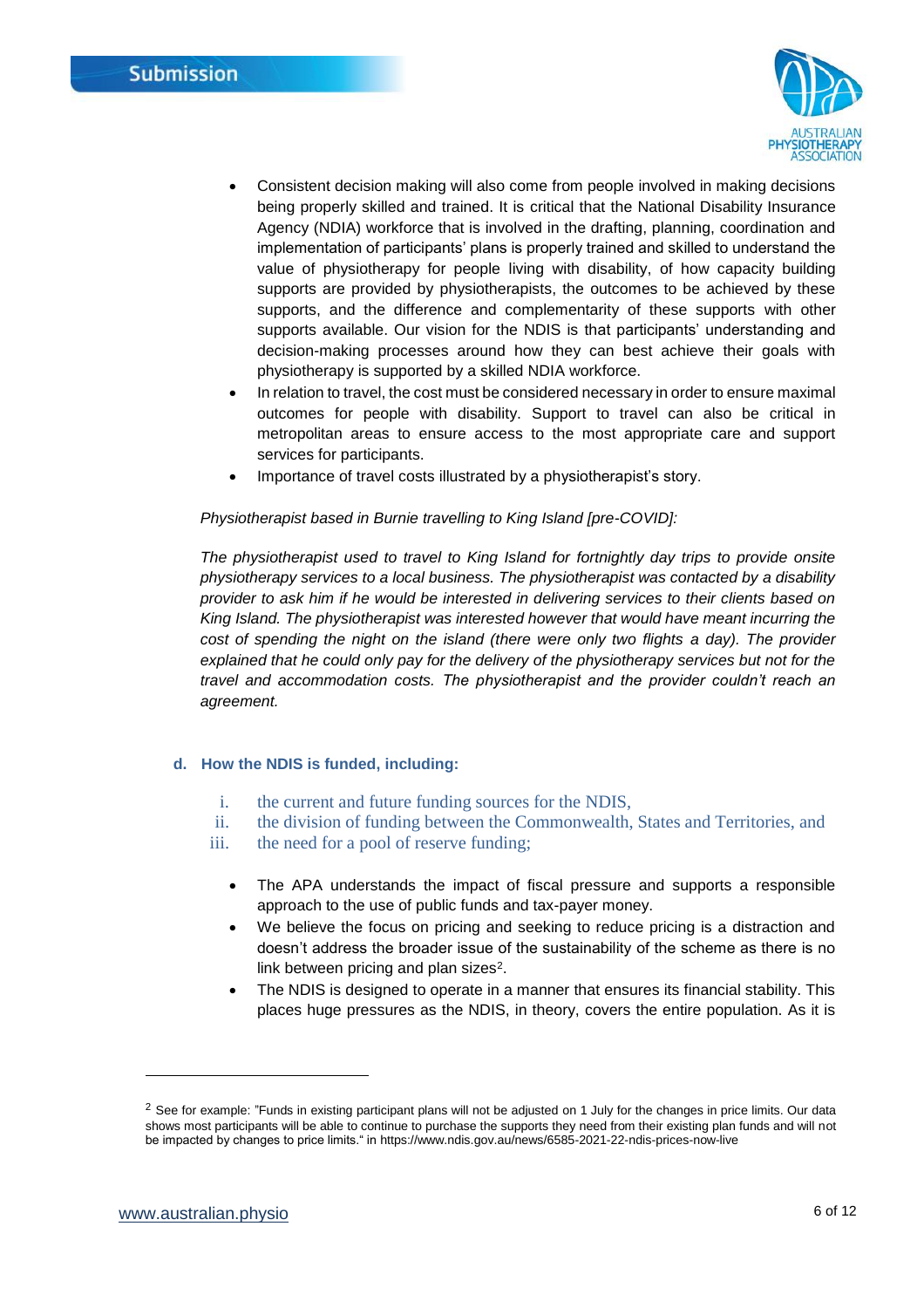

an uncapped (demand-driven) Scheme, there is an incentive to invest in short-term measures to drive cost reduction.

- Although the basis for the NDIS is that the supports participants receive are commensurate with their needs, this emphasis on reducing long-term costs can lead to measures which reduce health treatments and interventions perceived as too expensive, or more expensive when compared (on paper) to other treatments.
- If cost savings and expenditure reduction are allowed to dominate NDIS policy, then the continued role of expert physiotherapists in delivering high-value care may be jeopardised. This could leave people with disability without the care they need.
- As a unique insurance scheme, the NDIS must be properly funded and supported to meet the needs and goals of all eligible participants, and to ensure they have access to the expert health care they require to enjoy a better life.
- For us, a sustainable scheme is a scheme that provides value-based services and that delivers on the goals of participants while remunerating service providers fairly with price models that reflect true costs of providing care—not necessarily a scheme that costs less, and certainly not a scheme that seeks to reduce the number of participants or the size of plans as a way of finding 'savings'.

#### <span id="page-6-0"></span>**e. Financial and actuarial modelling and forecasting of the scheme, including:**

- i. the role of insurance-based principles in scheme modelling, and
- ii. assumptions, measures, and methodologies used to forecast and make projections about the scheme, participants, and long-term financial modelling;
	- We will provide comment on the role of insurance-based principles in our submission to the final report.
	- We are concerned that the financial and actuarial modelling are based on market assumptions that don't take into consideration participants, their needs, and the specificities around delivering care services. A market of provision of care services and supports to people living with disability cannot be approached in the same way as a market of *any* good or services.
	- In what we see and understand of the modelling, we note an obvious lack of understanding of cost of quality care, of taking into consideration the specific cost and admin (more cost or opportunity cost) burden absolutely specific to the NDIS (see below paragraphs on accreditation and registration).
	- To be able to further comment on modelling and forecasting, we call for transparency and visibility of the modelling around hourly rate for capacity building services.
	- In terms of long-term financial modelling, we believe that the differences between NDIS and Aged Care packages will ultimately lead to NDIS participants staying in the scheme for longer than the modelling assumed, thus having a larger number of participants and a higher financial cost in the longer term.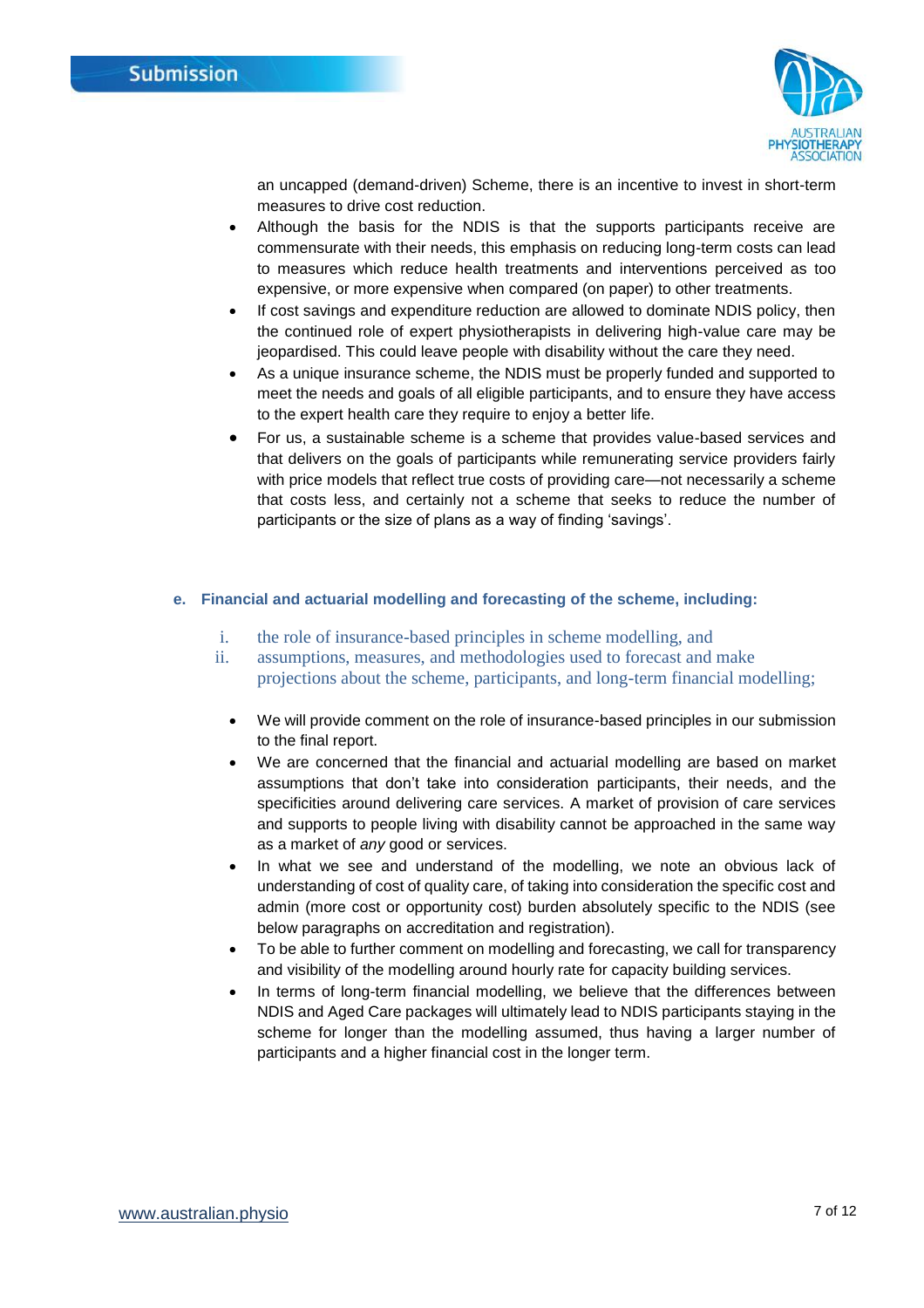

- <span id="page-7-0"></span>**f. The measures intended to ensure the financial sustainability of the NDIS (e.g. governance, oversight and administrative measures), including:**
	- i. the role of state and territory governments, and the Disability Reform Ministers Meeting<sub>s</sub>.
	- ii. the arrangements for providing actuarial and prudential advice about the scheme, and
	- iii. the way data, modelling, and forecasting is presented in public documents about the NDIS, (e.g. NDIS Quarterly Reports and Reports by the Scheme Actuary), and
		- A topic has recently emerged in the debate around the sustainability of the scheme around utilisation of their plans by participants, more specifically, the fact that in their second year in the scheme, participants tend to utilise more of their plan. This is currently presented as an issue, however, it seems logical–and expected- that participants get more proficient at managing their plans. We see there the sign of a functional scheme, not an abnormality that needs to be fixed. The fact that this is sometimes presented as an issue is concerning and raises questions about the rationale behind modelling and forecasting.
	- iv. measures to ensure transparency of data and information about the NDIS;
		- We need the NDIA to be much more responsive to tailored data requests. To inform our policy and advocacy work, the APA has submitted a request for tailored data aiming at understanding spending across the four physiotherapy specific NDIS pricing items. Here is a timeline of our request:
			- $\circ$  17 June 2021: first email submitting a tailored data request using the form available on the NDIA website
			- $\circ$  21 June: we are advised that our request has been received but was submitted with an obsolete form and that we need to make a new request
			- $\circ$  10 August: we submit our request again using the new form-a much more complex form as it is designed for research requests
			- $\circ$  8 September: our request is being acknowledged and we are informed it will be assessed at the next Research and Evaluation Data Management Committee meeting to be held on 1 October
			- $\circ$  12 October: after follow-up from our part, we are told that our request has been reviewed but a decision is still pending. The email indicates 'The general estimated timeframe for reaching a decision is 6-8 weeks (from the date the request is received).'

At the time of writing this submission, we are still waiting.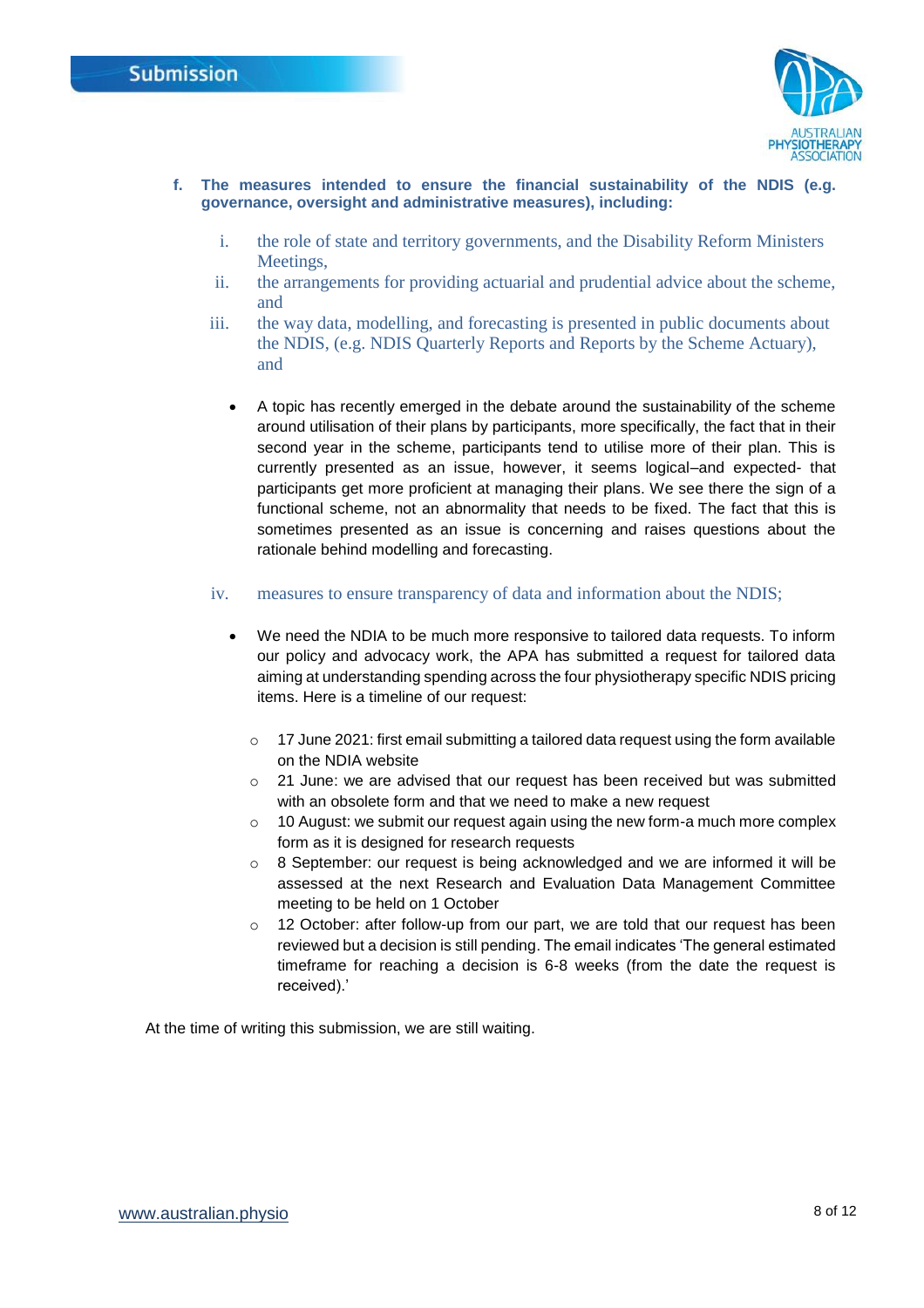

#### <span id="page-8-0"></span>**g. The ongoing measures to reform the scheme including:**

- i. the new early childhood approach, including whether or how early intervention and other supports intended to improve a participant's functional capacity could reduce their need for NDIS funding, and
- ii. planning policy for personalised budgets and plan flexibility; and
	- In terms early childhood intervention, it is critical to take a long-term approach. Supports throughout childhood will lead to employment and more independent living for many participants, which can reduce supports in the long term for the NDIS. Indeed, having people with disability being employed and living as adults outside of supported independent living (SIL) arrangements will generate savings for the NDIS. In order to achieve best outcomes for future adults, it is critical to maintain children's funding. It is also important to understand that some participants will require substantial support throughout their lives because their disabilities mean they will always require support.

#### <span id="page-8-1"></span>**h. Any other related matters.**

- In relation the current implementation of the NDIS, complexities arise between national policies vs their local/state implementation. At best, it leads to confusion and lack of consistency across the territory. It can also lead to absence of accountability, and discrepancies of treatment across states and territories. For example, members report inconsistencies in relation to the role and responsibilities of support coordinators and Local Area Coordination (LAC services). Other recent examples include COVID vaccination for participants, PPE guidelines, and workers screening checks.
- Discrepancies between accreditation and regulation across care sectors is an issue for our members who provide services in a variety of settings and across many state and federal funded schemes. We are looking forward to contributing to the consultation on Aligning regulation across the care and support sectors to support working towards a unified accreditation and registration system (see below preliminary comments on Accreditation and Regulation).
- The APA is very concerned about the reputational damage to physiotherapists and allied health professionals in general regarding the conversation on 'empathy bias'. We see a worrying trend in the debate that emerged around NDIS Independent Assessments that health professionals are somehow biased and cannot be trusted to make assessments. There is no such thing as an empathy bias. Physiotherapists are trusted health professionals that act in the best health interest of their patients. Implying that their trusted relationship with their patients would lead them to inflate or modify their assessments for their patients to get more money is outrageous.

#### **Accreditation:**

Accreditation processes are a burden on Allied Health Professionals (AHP) and their employers, because of their cost and the amount of work they require.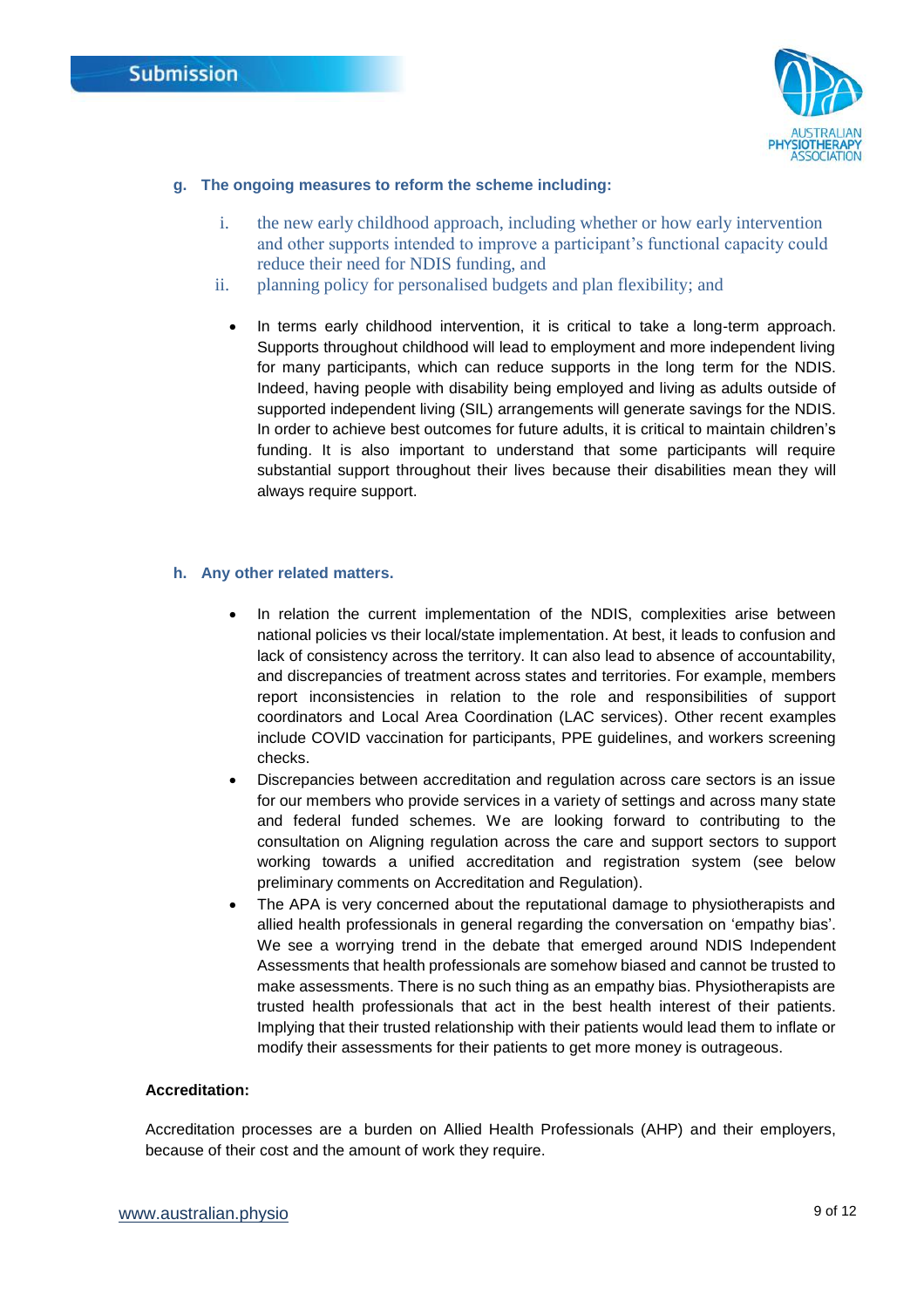

Members feedback shows that long processing time for NDIS Workers Screening Checks significantly delay the ability of physiotherapists to deliver services to people in need, jobs are also put at risk if a worker fails to obtain a check in a timely manner.

Further work is required to map out the different checks and accreditations that physiotherapists are required to obtain to work with people with disability in different settings, across different schemes, and across different states. There is a need for national consistency and alignment across all schemes and settings particularly within the NDIS, DVA, and in aged care. This is particularly important for the Ahpra registered health professions to help streamline processes.

Physiotherapists are Ahpra registered health professionals, we want that any additional accreditation to work with people with disability to be recognised nationally and across all schemes and settings (NDIS, DVA, public, aged care, etc.).

#### **Registration costs:**

In the disability sector, there is anecdotal evidence that high registration fees in the NDIS (up to \$15,000 according to the [NDIS National Workforce Plan 2021-2025\)](https://www.dss.gov.au/sites/default/files/documents/06_2021/ndis-national-workforce-plan-2021-2025.pdf) and associated costs are a deterrent for physiotherapists to become NDIS registered providers. For example, some members have cited the amount of additional administrative time and follow up work (and expense) for equipment, care plans, missed appointments due to sickness and illness, and even the number of times a client is not picked up and transported for appointments as disincentives to continue as providers.

These factors represent revenue lost that physiotherapists cannot be recompensed for, representing significant loss of income for the practitioner and business. The high registration fees come in addition to specific investments that physiotherapists make to be able to provide services to people with disability. Indeed, extra equipment and safety requirements are often needed, such as hoists, slings, specific gym equipment, and, at times, additional staff to provide 'an extra set of hands' to treat this cohort. The consequence is often higher delivery costs for NDIS services.

Many NDIS services require more specialised training, different working space, more intense and longer sessions, and better and more expensive equipment. Some equipment (for example hoists, slings, movable mirrors, belts, larger plinths, parallel bars, wheelchairs, slide boards, kids play equipment, mats for falls risk, support staff, larger rooms, quiet spaces, and different gym equipment) is not used by physiotherapists for other patients.

When providers decide to not register as an NDIS provider, it means that they can't provide services to NDIS participants which plans are managed by the agency (NDIA). For those participants, it removes choice of providers available to them. We acknowledge that the NDIS registration indicates to participants that the providers have to follow requirements that have to do with safety, quality and compliance, which are set by the NDIS Quality and Safeguards Commission. However, physiotherapists being Ahpra registered and regulated already work in a highly regulated environment that guarantees safety and quality.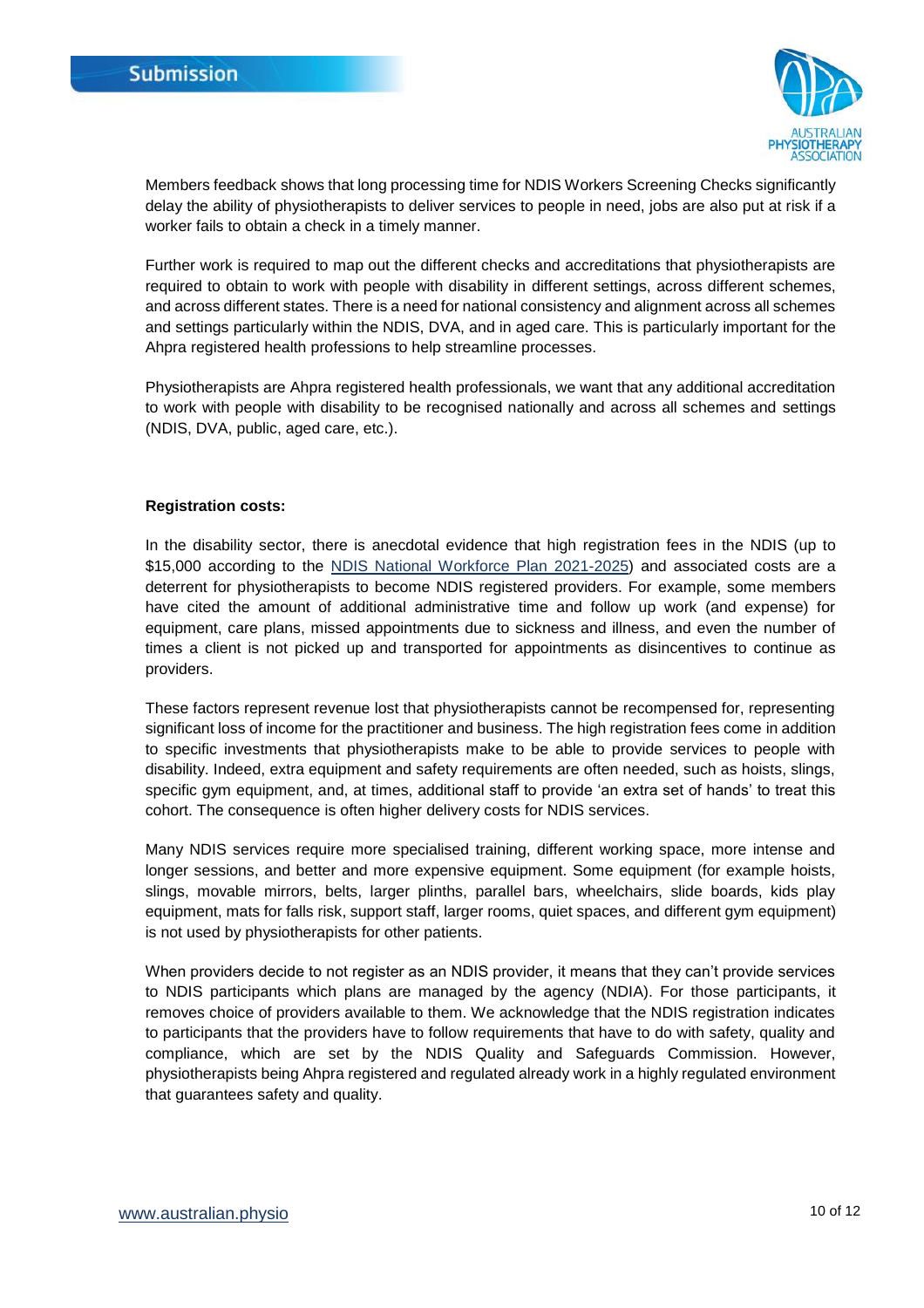

We want registrations fees to be scrapped because they act as a deterrent for physiotherapists to register as providers in the scheme (this is also described in the [NDIS National Workforce Plan 2021-](https://www.dss.gov.au/sites/default/files/documents/06_2021/ndis-national-workforce-plan-2021-2025.pdf) [2025](https://www.dss.gov.au/sites/default/files/documents/06_2021/ndis-national-workforce-plan-2021-2025.pdf) p18).

#### **NDIS pricing – comparison with other schedules and private practice:**

There is inconsistency in fee structures across the different insurance and compensable schemes (including NDIS, DVA, aged care, work compensation schemes, etc.). The schemes use different items and different descriptors, and there are variations in inclusions within items. For example, some items cover administration tasks, transport, are prescriptive in terms of time, are based on hourly rate vs blanket fee, etc. These inconsistencies create an administrative burden and an overcomplicated pricing environment for participants and providers to operate in. Additionally, the inadequacy of some fees can act as a deterrent for providers to accept patients covered by the schemes.

Extract from an online article on NDIS 'marked-up' prices:

"Some service providers charge the maximum NDIS stipulated price for a variety of reasons. One of the reasons is that they are at a higher risk of non-payment under the NDIS," says Dr Kylie Morgan, senior consultant with Disability Services Consulting. "For example, under Medicare, the provider is assured to receive the Medicare rebate for their service even if someone's credit card defaults on the gap payment. Under the NDIS, a participant doesn't have to show their plan to a service provider and there is a risk of the entire amount being unpaid. It could be because the participant didn't realise that they don't have funding for a certain service or the funds for that service had been exhausted. When a provider submits the invoice to be paid, it gets rejected. As a business, there's very little that they can do to get paid."

"Other reasons include the costs associated with regular audits, service agreements, quality and risk control, and extra workers' checks to abide by the NDIS code of conduct. Some of these things businesses don't need for Medicare or Work Cover. Besides, there are extra mandatory reporting requirements. For example, if someone gets COVID-19, NDIS registered providers have to report both to Department of Health and NDIA. There is double reporting, which is frustrating because the information is not being shared between government departments," Morgan adds.

#### Source:<https://hireup.com.au/news/overcharging-ndis-partcipants/>

The APA will provide a submission to the NDIS Pricing Review that is currently open for consultation. In our submission, we will explain the admin and cost burden specific to the NDIS, how pricing can't be compared across schemes. The APA stands for high-value care and believes in competing on excellence.